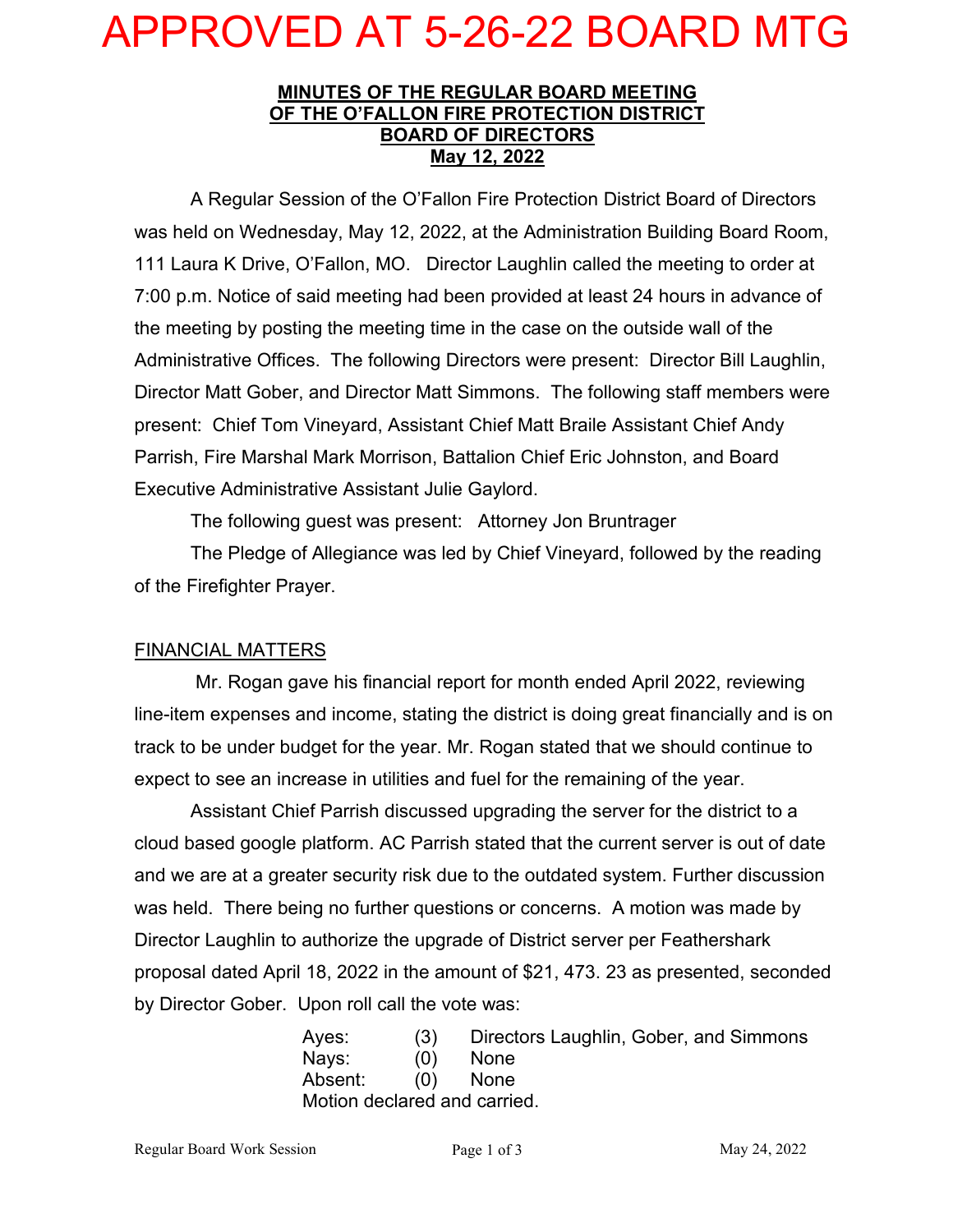# APPROVED AT 5-26-22 BOARD MTG

#### LABOR MANAGEMENT

 Assistant Chief Parrish stated that SOP 230.00 Accident and Incident Reporting Procedures for Drug/Alcohol and SOP 310.00 Fire Cause & Origin Investigation were brought up during the Accreditation process. AC Parrish stated the SOPs just needed to be revised so he went through them and took out some wording that was redundant and updated SOP 310.00 to reflect what we are currently doing. There being no further questions or concerns Director Laughlin made a motion to approve the following policies as revised; SOP 230.00 Accident and Incident Report Procedures for Drug/Alcohol, and SOP 310.00 Fire Cause & Origin Investigation, seconded by Director Simmons. Upon roll call the vote was

> Ayes: (3) Directors Laughlin, Gober, and Simmons Nays: (0) None Absent: (0) None Motion declared and carried.

#### OPERATIONS

none

### OTHER ITEMS FOR CONSIDERATION

Director Laughlin made a motion to go into closed session at 7:25p.m under RSMo 610.021 (1) Legal Actions involving a public governmental body and confidential or privileged communications between a public governmental body, and its attorneys; (3) Hiring, promoting, and disciplining of particular employees, and (13) individually identifiable Personnel Records; seconded by Director Gober. Upon roll call the vote was:

| Aves:                        | (3) | Directors Laughlin, Gober, and Simmons |
|------------------------------|-----|----------------------------------------|
| Nays: (0) None               |     |                                        |
| Absent: (0) None             |     |                                        |
| Motion declared and carried. |     |                                        |

A motion was made at 7:35p.m by Director Laughlin to adjourn the Closed Session and reconvene in Open Session, seconded by Director Gober. Upon Roll call the vote was: